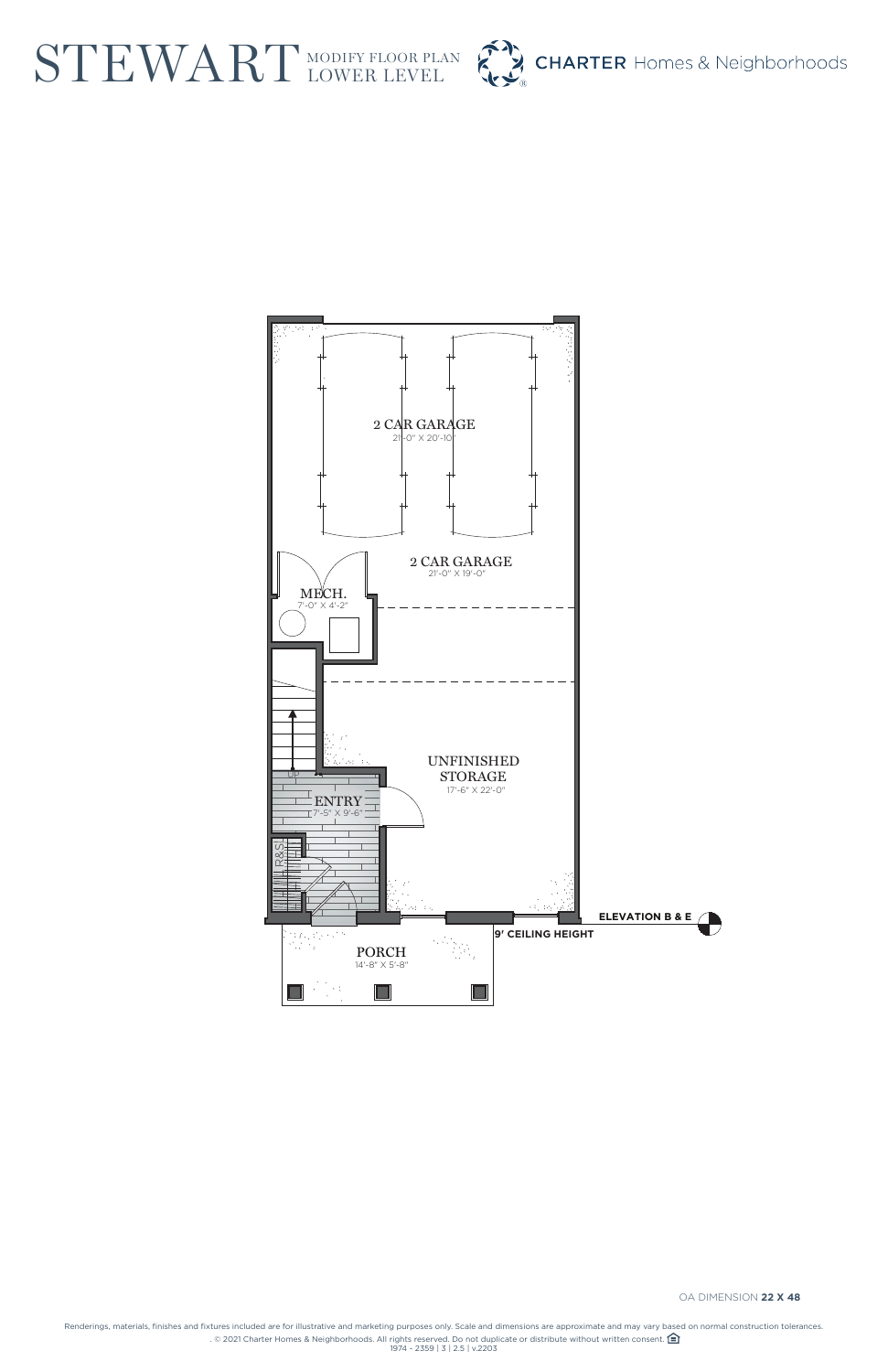Renderings, materials, finishes and fixtures included are for illustrative and marketing purposes only. Scale and dimensions are approximate and may vary based on normal construction tolerances. . © 2021 Charter Homes & Neighborhoods. All rights reserved. Do not duplicate or distribute without written consent.  $\bigoplus$ 1974 - 2359 | 3 | 2.5 | v.2203

## STEWART MODIFY FLOOR PL MODIFY FLOOR PLAN









OA DIMENSION **22 X 48**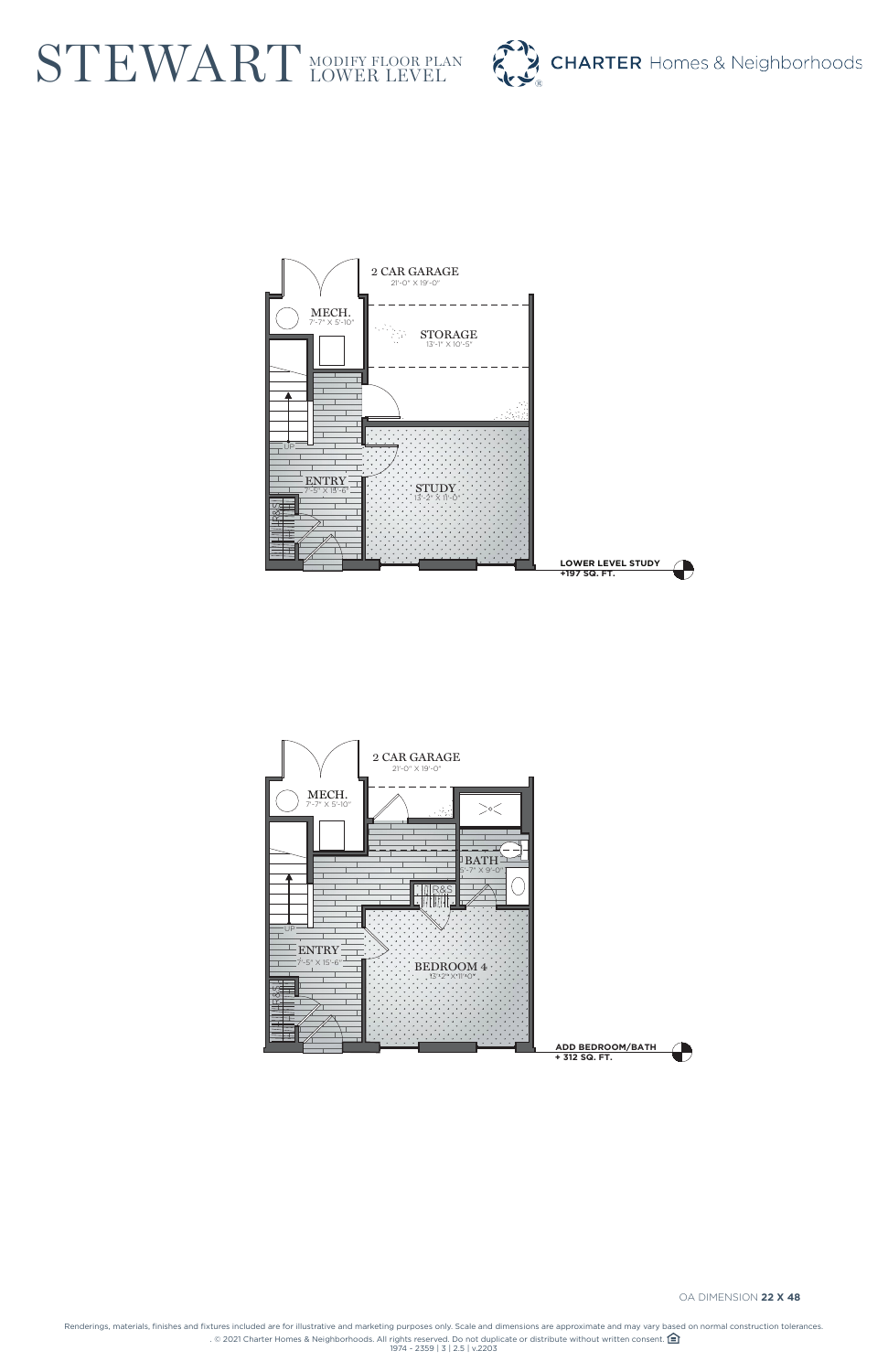Renderings, materials, finishes and fixtures included are for illustrative and marketing purposes only. Scale and dimensions are approximate and may vary based on normal construction tolerances. . © 2021 Charter Homes & Neighborhoods. All rights reserved. Do not duplicate or distribute without written consent.  $\bigoplus$ 1974 - 2359 | 3 | 2.5 | v.2203

STEWART MODIFY FLOOR P MODIFY FLOOR PLAN







OA DIMENSION **22 X 48**